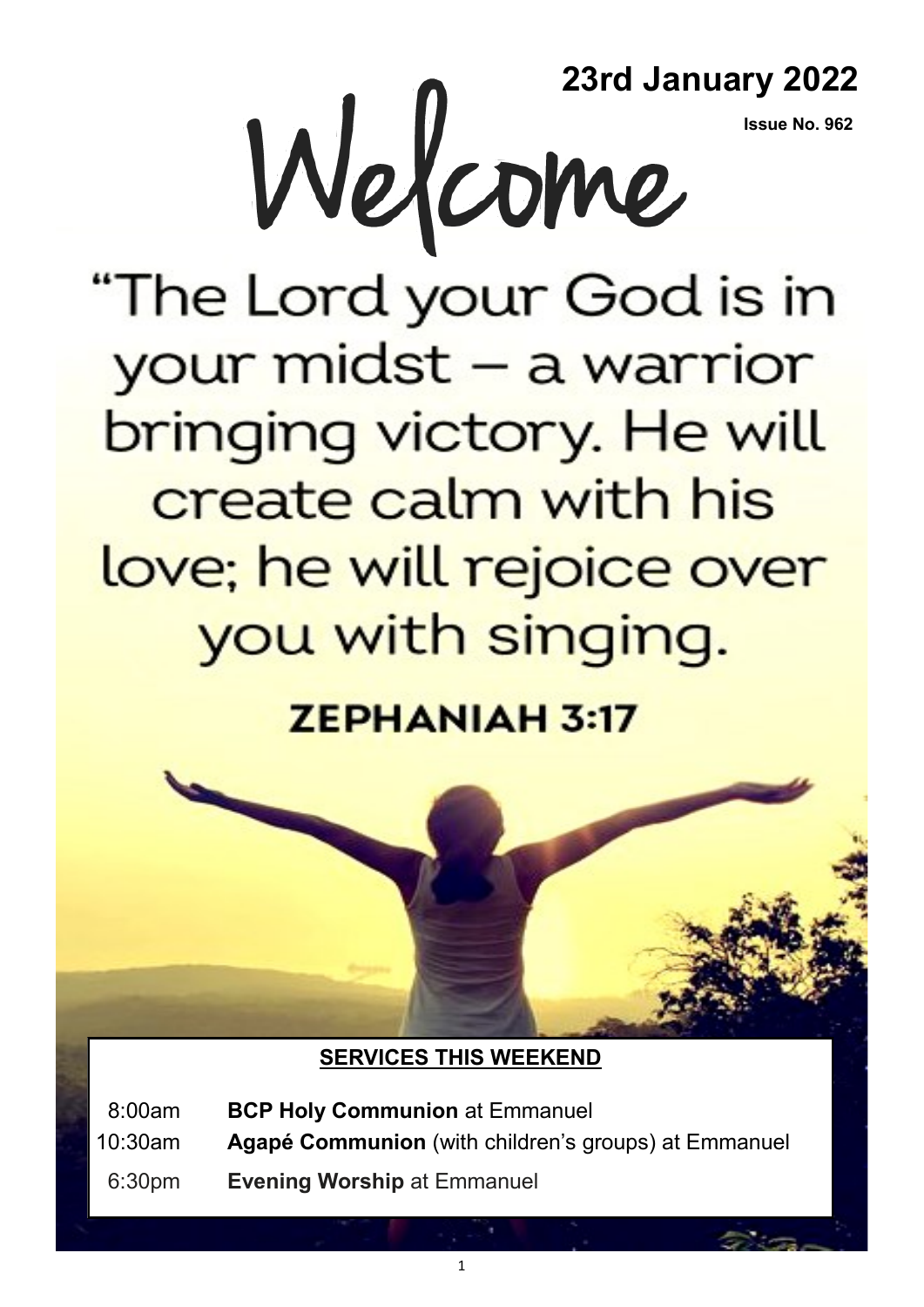# **YOU TUBE SUNDAY SERVICE STREAMING LINK**

**<https://www.youtube.com/channel/UCqTPdwPeUXD1TIFuG76xLfg>**

#### **CARDBOARD BOXES**

**[Holly](mailto:holly.martin@emmanuelplymouth.co.uk)** is on the look out for cardboard boxes - of all shapes and sizes. She needs them by the 2nd February. If you have any please get in contact with her.

#### **THANK YOU** A big thank you to everyone who made a donation when they signed the congregational Christmas card. A total of £169 was raised for the Shekinah Drop-in Centre. **MISSION OF THE MONTH** We are all called to serve God in different ways and engage with His purposes. The Mission Committee is hoping to encourage you in mission in 2022, whether to active service, to be prayer warriors or to give practical or financial support. In order to do this, we will continue with suggesting a 'Mission of the Month' for you to support. The Mission of the Month for January is the Naval and Military Bible Society. It strongly believes in the power of God's Word and exists to support the Services by supplying Bibles and other Christian resources to uniformed personnel, seafarers, and associated organisations, both in the UK and worldwide. How can you support? **PRAY** to better inform your prayers, see the website **[nmbs.org.uk](https://nmbs.org.uk/) DONATE** Giving an outright donation with the option of adding gift aid contact Dominie Burns **ATTEND** the Coffee Morning in aid of the Naval and Military Bible Society 10.30 Saturday 29th January at the back of church. **[Rev Simon Springett](mailto:simonspringett@yahoo.com)**, the chair of the trustees will tell us more. **BUY** a delicious homemade cake or preserve at the coffee morning, or after the morning service on Sunday 30th January. **CHURCH FLOWERS** The message for this weeks flowers…. *'Be blessed' .* If you wish to dedicate the flowers in any way, please contact **[Kim Gregory](mailto:kimkggregory@btinternet.com) CAN YOU HELP?** Can you spare 3hrs a month to help Emmanuel Child Contact Centre? Volunteers are required to join the Contact Centre team rota. The centre meets 1st and 3rd Saturday of the month in Emmanuel Church Halls. Please contact **[Jeannette](mailto:office@emmanuelplymouth.co.uk)** in the church office on 01752 360317 if you can help.

## **WEBSITE LINK**

**<https://www.emmanuelplymouth.co.uk/>**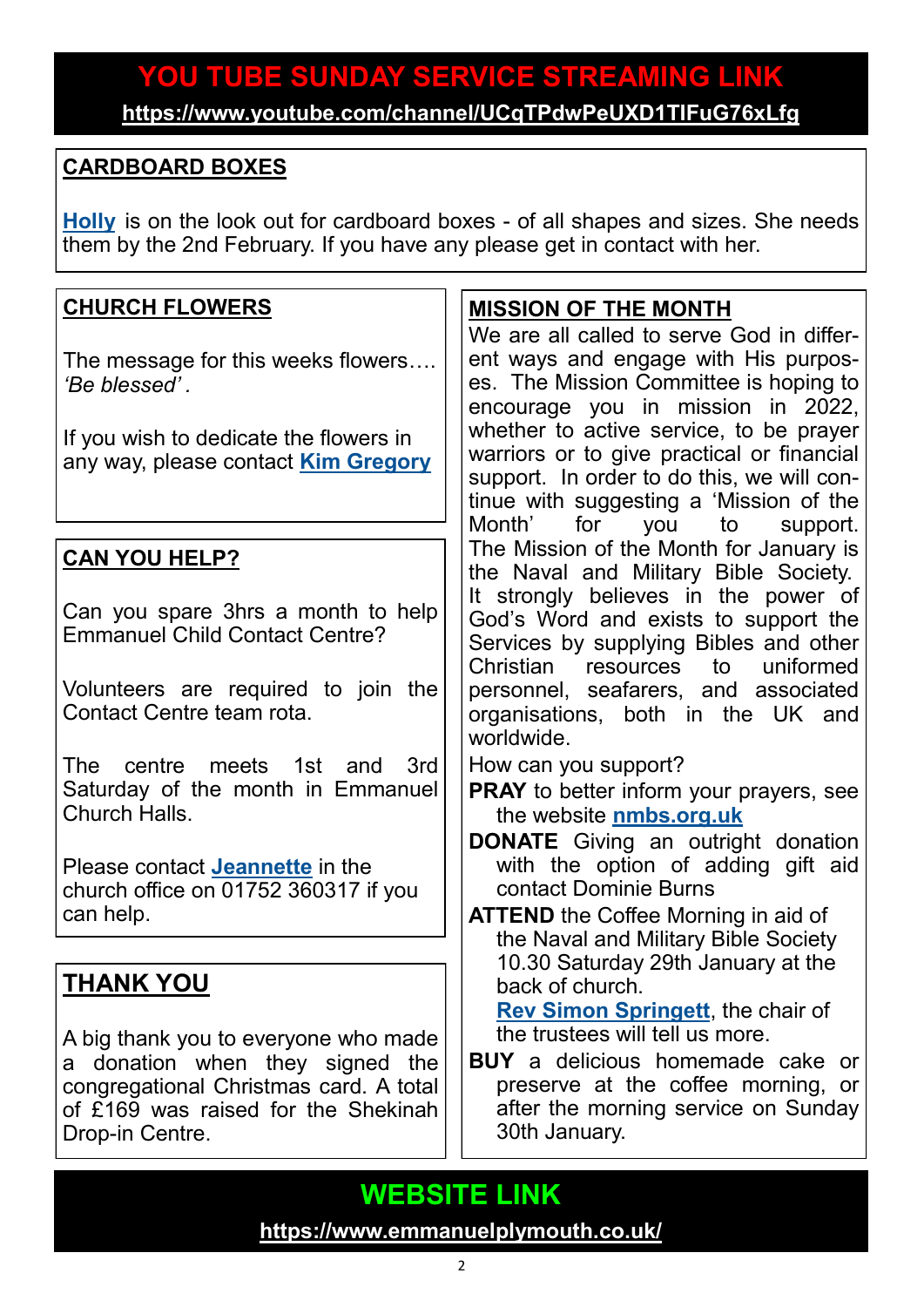## **MAGAZINE LINK**

#### **[https://www.emmanuelplymouth.co.uk/Publisher/File.aspx?ID=300357](https://emmanuelplymouth.co.uk/Publisher/File.aspx?ID=300357)**

#### **THE BOOK OF REVELATION**

From time to time I have run a series of evenings on how to read and understand the book of Revelation. One or two have expressed interest in it lately and I wondered of there might be enough people to warrant a series of such meetings. *It*'s a wonderful book, often ignored because of its complexity, but given a quide, *it's not that hard! And certainly yields great blessings.* 

Please text, email, phone, message on Facebook, or even talk to me face to face if you are interested!

Rev Karl Mob: 07921173165, **[karl.freeman@emmanuelplymouth.co.uk,](mailto:karl.freeman@emmanuelplymouth.co.uk)**

#### **THE BEREAVEMENT JOURNEY**

Commencing mid FEBRUARY 2022, a series of six sessions will be offered, looking at the Bereavement Journey. Whilst we would like to run the course face to face, in the light of Omicron, it may prove necessary to move it online, using Zoom. The sessions are designed to help people work through their grief and are suitable for anyone who has lost someone close to them at any time. The format for the first five sessions will be two short films produced by Holy Trinity Church Brompton, followed by a time of discussion, wherein you can say as little or as much as you feel comfortable with. The final sixth session is optional and will cover faith questions in bereavement from a Christian perspective.

If you, or someone you know, would like to know more, please contact **[Kathryn](mailto:kmcguinness59@gmail.com)  [McGuinness](mailto:kmcguinness59@gmail.com)** or refer to the church's website where a link to a short promotional film can be found.

## **SUNDAY LUNCH**

Informal fellowship over Sunday lunch. **[Stan Porter](mailto:stanlaptop@blueyonder.co.uk)** has taken over from Steve organising the carvery lunch at Raffles  $(E6.50,$  children half price). All welcome, but please contact Stan if possible before Thursdays or put your name on the board at the church.

#### **RON'S ECO-TIPS**

We hope to jog minds each week about 'Saving the planet.'

This week…...

'Did you turn off the lights including any pilot lights on your television before you came out?